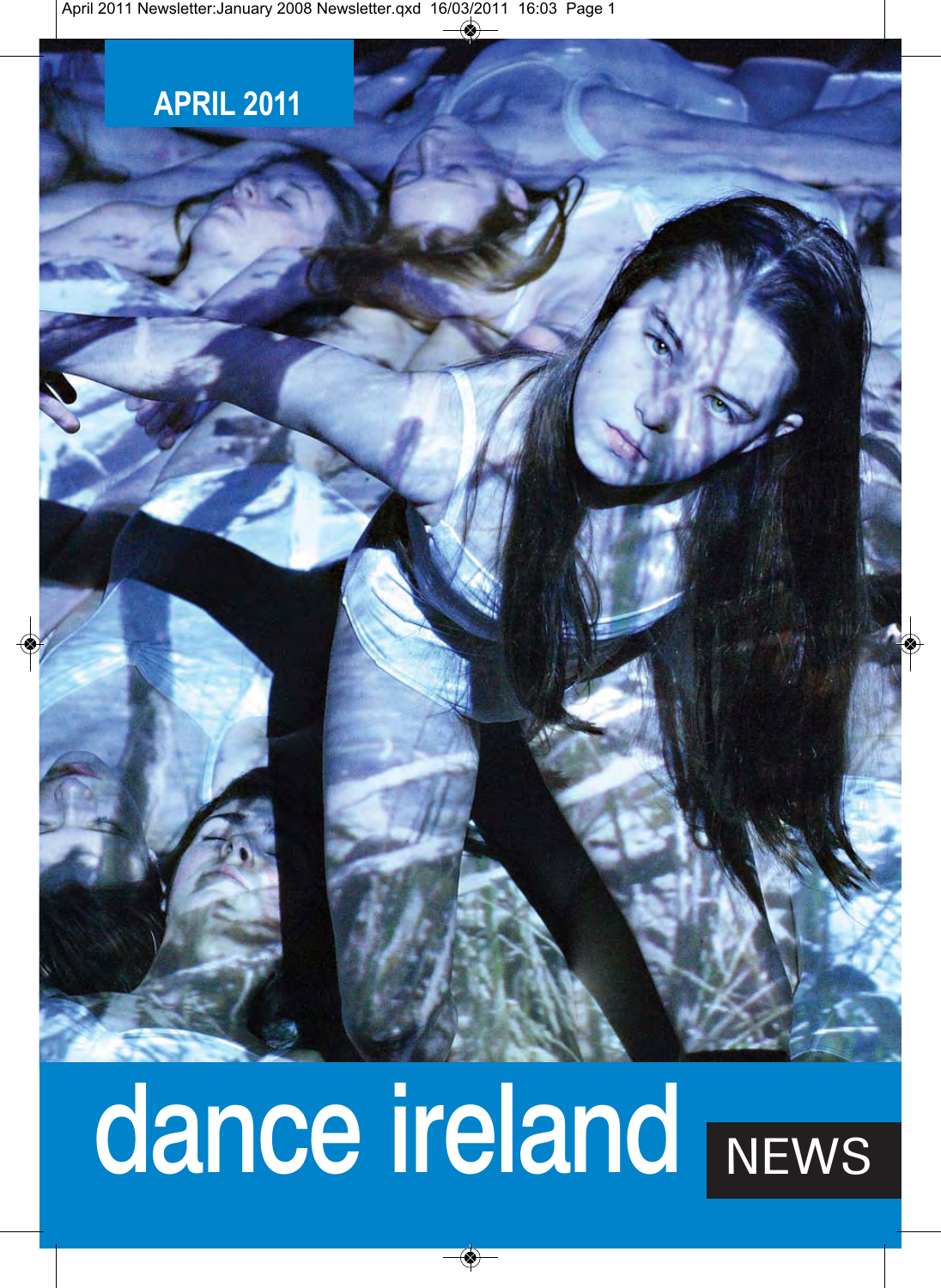Dance Ireland is the trading name of the Association of Professional Dancers in Ireland Ltd. Established in 1989, Dance Ireland is a membership-led organisation, operating on an all-Ireland basis, dedicated to the promotion of professional dance practice in Ireland. Incorporated in 1992 as a not-for-profit company with limited guarantee, the organisation has evolved into a national, umbrella resource whose core aims are the promotion of dance as a vibrant art form, the provision of support and practical resources for professional dance artists through our training and development programmes and advocacy on dance and choreography issues.

Dance Ireland manages DanceHouse on licence from Dublin City Council; a purpose-built, state-of-the-art dance rehearsal venue, located in the heart of Dublin's north-east inner city. DanceHouse is at the heart of Dance Ireland activities, as well as being a home for professional dance artists and the wider dance community. Studios are available for hire. In addition to hosting our artistic programme of professional training and development, performances, exhibitions, special events and a fully equipped artists' resource room, DanceHouse offers a range of evening classes to cater to the interests and needs of the general public.

#### **BOARD MEMBERS**

Adrienne Brown *Chairperson*, Cindy Cummings, Richard Johnson, Megan Kennedy *Secretary*, Lisa McLoughlin, Anne Maher, Fearghus Ó Conchúir.

#### **DANCE IRELAND PERSONNEL**

Paul Johnson, *Chief Executive*

Siân Cunningham, *General Manager* 

Elisabetta Bisaro, *Programme Manager* 

Inga Byrne, *Administrator* 

Brenda Crea & Glenn Montgomery, *Receptionists/Administrative Assistants* 

Dance Ireland, DanceHouse, Foley Street, Dublin 1. Tel: 01 855 8800 Fax: 01 819 7529 Email: info@danceireland.ie Website: www.danceireland.ie

**Dance Ireland News** is published 12 times a year

*Published by Dance Ireland, DanceHouse, Foley St, Dublin 1, Ireland.*

*Printed by CRM Design + Print, Unit 6, Bridgecourt Office Park, Walkinstown Ave., Dublin 12, Ireland.*

#### **ISSN 1649-9506**

#### **Disclaimer**

Dance Ireland reserves the right to edit or amend all articles or notices published in this magazine. The views expressed are those of contributors and do not necessarily represent the views of Dance Ireland members.

**Cover:** Longford Dance Festival 2011 **Source:** Jym Darling

#### **Deadlines for next edition:**

**May 2011** Copy & Photos: Friday 08 April Inserts: Friday 15 April

*All photos submitted must be accompanied by appropriate credits and acknowledgements*







**2**

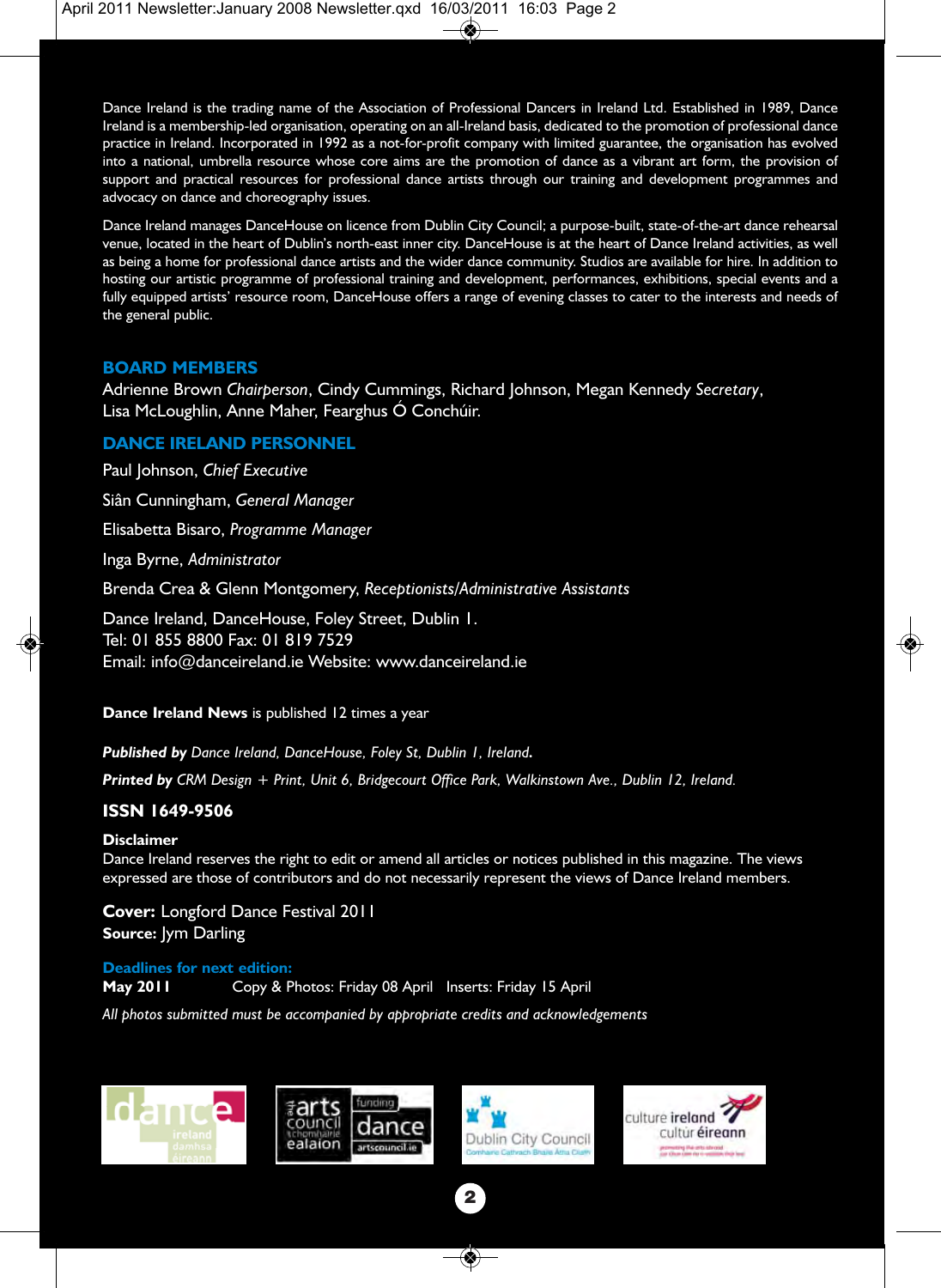# News

#### INTRODUCTION

Welcome to a busy April edition of Dance Ireland News. Inside we carry news, notices and previews from our members throughout the country. Some of the performance highlights this month include new work from Breandán de Gallaí (Noctú), touring from DTI (BLOCK PARTY!), a showcase from INYB (Dance Celebration) and flying the flag internationally IMDT (Fall and Recover) in New York and Legitimate Bodies (Softly Spoken / A Study in Absence/A Study in Presence) in Indiana and Mexico.

April heralds the beginning of festival-time with Longford Dance Festival at the Backstage Theatre and nMotion Dance Festival at Siamsa Tíre.

Other international work on view in Ireland includes touring by the National Dance Company of Wales (Bray, Cork and Tralee), Shen Yun Performing Arts at the Conference Centre and a Dance on Film screening at the Lighthouse Cinema featuring a film by Cloud Gate Dance Theatre, presented by the Dublin Dance Festival. with Lisa McLoughlin, Paul Johnson, Laura Macken and Robert Heaslip who makes a welcome return for a twoweek residency as our first International Associate Artist for 2011.

Also greatly anticipated, is a week-long intensive workshop with Cláudia Dias (our Portuguese Moduldance artist) who made such an impressive impact at the *Why Solo So?* think tank last November. We are delighted that Cláudia has agreed to undertake an intensive workshop week while in residence, which concludes with a New Movements and Dance Talks event on Friday 8 April at 5pm.

Also of note, we partner with Create and Dublin Dance Festival on Transformed Through Dance, an inconversation event with Nikki Crane, advisor to Dance United UK and Paul Johnson, Dance Ireland, looking at the work of Dance United who pro-actively work with young people at risk of (re) offending (Friday 15 April,  $2 - 4.30$ pm).

At DanceHouse, we have morning professional classes

#### **DAGHDHA DANCE COMPANY – www.daghdha.ie**

On behalf of the board and members of Dance Ireland, we extend our support and best wishes to Daghdha Dance Company at this time.

The resident artists of the DMP have started a petition in support of Daghdha. The link to the petition is: www.petitiononline.com/daghdha/petition. The current artists of the DMP are: Asher O'Gorman (ROI), Claire Keating (ROI), Helen Cerina (Italy), Ruairi O'Donovan (ROI) and Jesse den Dulk (Netherlands).

*Daghdha have issued the following appeal: CALLING UPON ALL PHILANTHROPISTS AND LOVERS OF ART IN IRELAND: SAVE A NATIONAL TREASURE*

*Please help to save Daghdha Dance Company, Ireland's oldest and most accomplished dance organisation from imminent closure.*

*Daghdha has been informed of a complete, 100%, loss of its revenue funding; it needs to immediately raise €200,000 to* *continue its important work locally, nationally and internationally.*

*The company is one of Europe's pioneers in the field of contemporary dance. Led by AD Michael Klien it is renowned for its accomplished choreographies, an intelligent and inclusive approach to dance as well as delivering comprehensive outreach and educational programmes. At home in St. John's Church, Daghdha Space, a €1.2m flagship development, Daghdha presents an essential part of Limerick's cultural life and a major contributor to dance in Ireland.*

*'…a vital and profoundly forward thinking dance institution which is offering a meaningful and socially sustainable "way forward" for contemporary dance. All of us can look to the work, the ideas and the innovations developed at Daghdha with deep respect and admiration…' Artistic Patron, William Forsythe*

*For further information, please contact General Manager, Gemma Carcaterra on 061 467 872 or email: gemma@daghdha.ie.*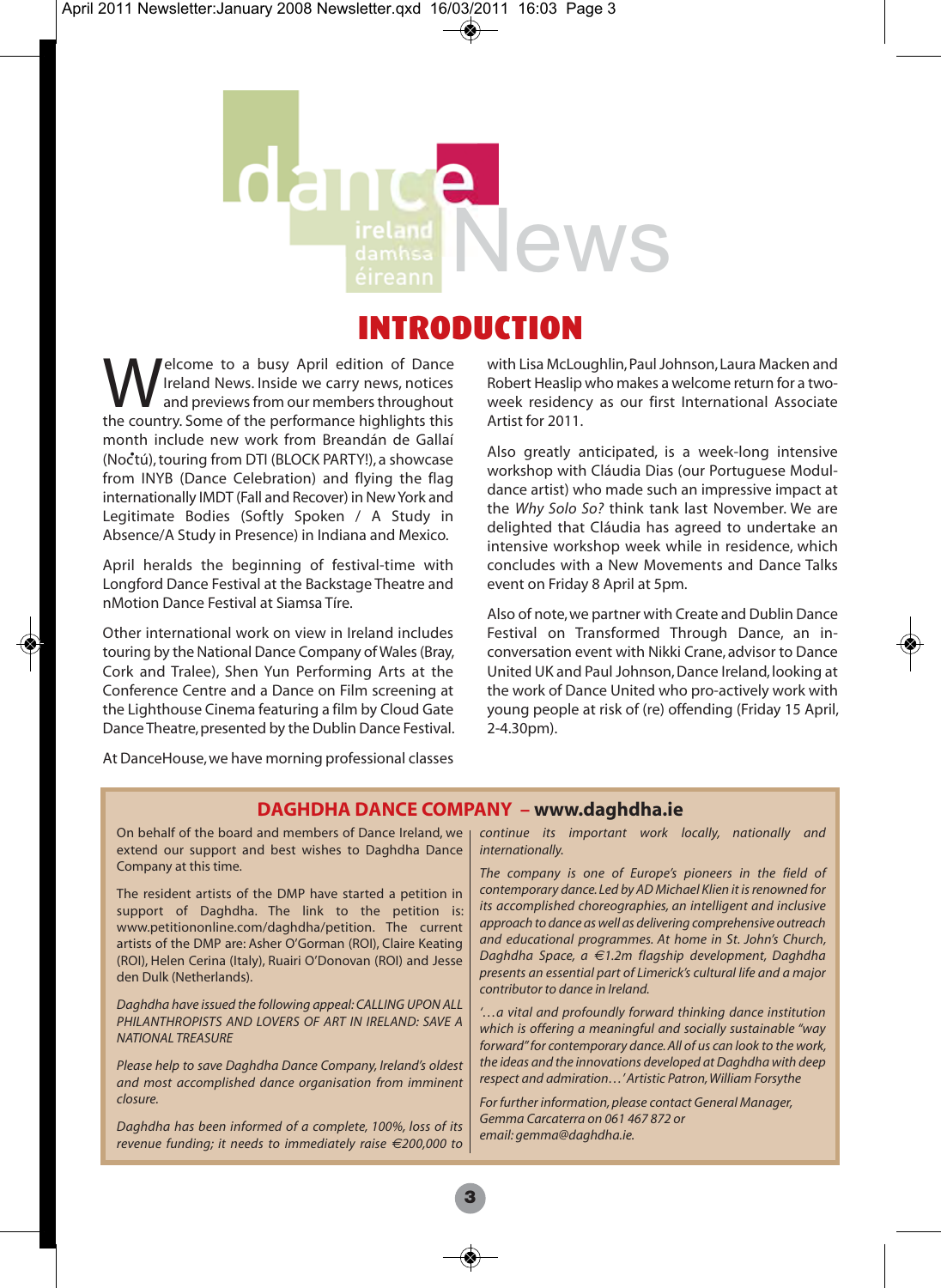#### **DANCE IRELAND FUNDING UPDATE**

Dance Ireland has received an award of €506,250 from the Arts Council for the fifteen month operating period (January 2011 to March 2012). This is a repeat of our 2010 grant. In making the offer the Arts Council continues to recognise Dance Ireland as a key organisation for the delivery of resources and services to the Irish dance sector.

In other good news, we have received €12,000 from Dublin City Council. This support is for our Local Initiatives programme which enables us to undertake invaluable NEIC education and dance outreach work, including our annual Open House event in June.

We are grateful to the Arts Council and to Dublin City Council Arts Office for their continued support and investment in Dance Ireland.

However, while we are fortunate to receive such support, which means we are able to deliver a significant programme for the benefit of our members and the wider professional dance community; nevertheless with increased operating costs and the prospect of reduced financial support from grant-aid and studio rental income in the immediate future, we are facing some tough choices in order to continue to deliver a relevant and coherent programme.

It is therefore timely, in advance of the AGM to reflect on how far we have come but more importantly on the future. Our key question is: how best to work together for the continued advancement of professional dance practices. Your support as members is invaluable and we look forward to seeing as many of you as possible at the AGM on Sunday 3 April at 2pm in DanceHouse. Not only is the AGM a time to celebrate the past year but also a time to support each other into the future.

#### **DANCE IRELAND 2011 MORNING CLASS PROGRAMME HEADS UP**

Since re-branding as Dance Ireland and the opening of DanceHouse, we have enjoyed considerable growth, not only in the range of activities we deliver but in the number of dance artists and companies we work with and most notably in the quality of that engagement, which now encompasses comprehensive training and development programmes, practical supports, international networks and a range of key support services.

Our remit and mandate has evolved in response to our members' interaction, funders' confidence in our abilities, key national/international partnerships and the continued successful operation of DanceHouse as a vibrant hub for dance.

The backbone remains morning professional class; in 2011 we will programme 46 weeks of classes with a range of national and internationals including Terry Creach (CI), Elizabeth Farr (B), Dominique Duszynski (C), Laura Macken (B), Ennio Sammarco (C), Joanna Banks (B), Robert Connor (C), Deirdre Murphy (yoga), Kyle Abraham (C), and masterclasses with Jodi Melnick, Jose Navas and Eiko & Koma in partnership with DDF in May.

Plus we have a number of intensive week-long workshops led by Andrew Harwood/Paula Zacharias (February), Cláudia Dias (April), Mentored Choreographic Lab with Guy Cools/Lin Snelling (July) and Troika Range (December).

Our International Associate Artists: Anneke Hansen, Robert Heaslip and Luke Murphy will also share their expertise through morning classes, while in residence. And when coupled with the classes offered from our Dance Ireland Residency artists – provides a selection of some of the best artist-teachers working today.

In a new development, we are finalising details for Summer Intros. Four weeks of morning classes and afternoon sessions in August, targeted at young dancers wishing to meet, experience and learn more about some of our established choreographers/companies.

Comparably speaking, our class and workshop fees remain the cheapest in Europe. Thanks to Arts Council support, we are able to maintain class fees at a reasonable  $\epsilon$ 7 members/€10 non-members per class. With the introduction of the class card - classes can work out as cheap as €5 for members. While workshop fee average remains €30 members/€50 non-members.

As ever, please remember to check out the website: www.danceireland.ie for all the latest information, teacher profiles and up to the moment opportunities.

## www.danceireland.ie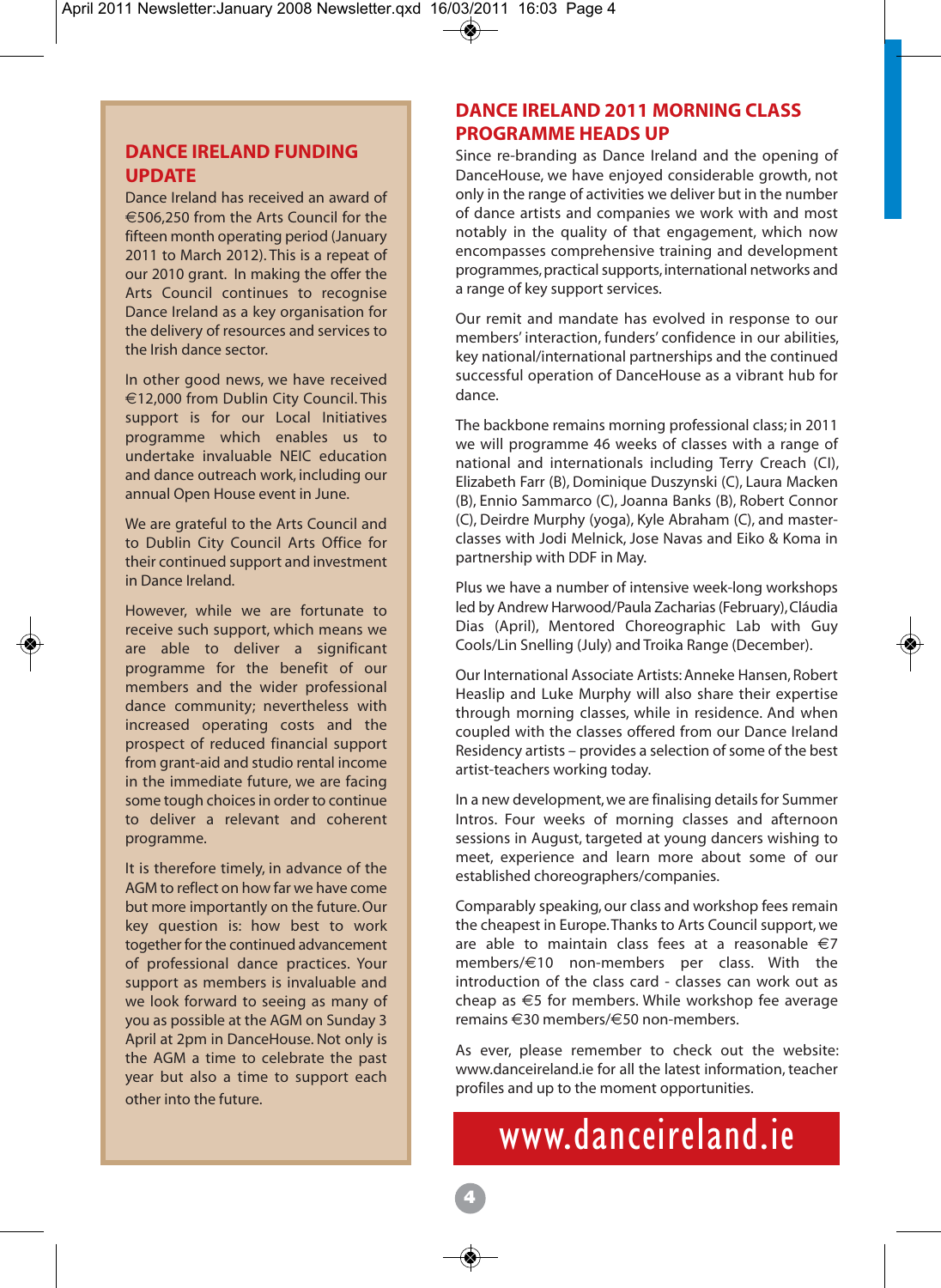# **DANCE IRELAND** PROGRAMME



#### **DANCE IRELAND AGM UPDATE**

Sunday 03 April  $2 - 4pm$ 

The Board of Directors of Dance Ireland gives notice of the Annual General Meeting to be held on Sunday 03 April from 2 – 4pm at DanceHouse.

In line with the Memorandum/Articles of Association two members of the current board will retire and are eligible to offer themselves for re-election. New nominations for the board are welcomed from performer/choreographer category members only. The closing date for completed nominations is Friday 25 March.

The retiring directors eligible for re-election are Adrienne Brown (Chairperson) and Megan Kennedy (Secretary). It is with regret we say goodbye to Fearghus O'Conchuir and Cindy Cummings, both of whom have decided to retire from the board. This means we have four places to fill on the board.

For new nominations: the procedure is for a voting member (performer/choreographer) to nominate in writing another voting member (performer/choreographer). The nominated person must give notice in writing of his/her intention to go forward for election, and must speak to their nomination on the day. Nominations and letters of acceptance of nomination must be completed by Friday 25 March and may be submitted by post to Dance Ireland, DanceHouse, Foley Street, Dublin 1 or by email to Inga Byrne at admin@danceireland.ie.

At the AGM voting members will vote on the Board of Directors, both those who put themselves forward for re-election and new nominations. Should a voting member not be able to attend the AGM they can vote by proxy. A proxy vote slip enables the eligible voting member to vote for their candidates in advance. Proxy slips are available on request from Monday 28 March and should be returned by Friday 01 April at 5pm.

All members attending the AGM will be asked to produce their Dance Ireland Membership cards on the day. Any member requiring a replacement card contact Inga at admin@danceireland.ie before Friday 01 April. Cards cannot be issued after this date.



#### **CONTACT IMPROVISATION JAM**

Wednesdays @ DanceHouse 11.30am - 1.30pm Fee: €2 info@danceireland.ie

This on-going weekly jam highlights the growth and interest in contact improvisation in Ireland. Facilitated by Dance Ireland, under the umbrella of our Professional Training Programme, the jam is lead in turn by a core group including Fergus Byrne, Paul Clancy, Cindy Cummings and Deirdre Murphy. Open to all those with Contact Improvisation and movement experience…everyone is welcome whatever your level and experience in contact.

#### **NEW MOVEMENTS** Nick Bryson 01 April @ 5pm

Concluding his Dance Ireland residency, Nick Bryson working with Damian Punch will present findings from their research period into a new piece based on<br>finding a an idealised highly structured finding an idealised highly structured improvisational score combining dance, theatre, clowning and comedy. Throughout the residency they will have visits from guest mentors including UK/New Zealand dance artist Robin Dingemans.

#### **MODUL-DANCE RESIDENCY & WORKSHOP**

Cláudia Dias 04 April, 12 noon – 1pm (Introduction) 05 - 08 April, 10am – 1pm Fee: €30 DI members; €50 non-members

Our third international Modul-dance artist is Cláudia Dias (Portuguese), supported by CAPa, Centro de Artes Performativas do Algarve.

Cláudia Dias' early dance training began in 1978 at the Academia Almadense. She then proceeded to studies in dance on a scholarship from the Lisbon Dance Company (1987/89). Between 1997 and 1998 she attended the Professional Training Course for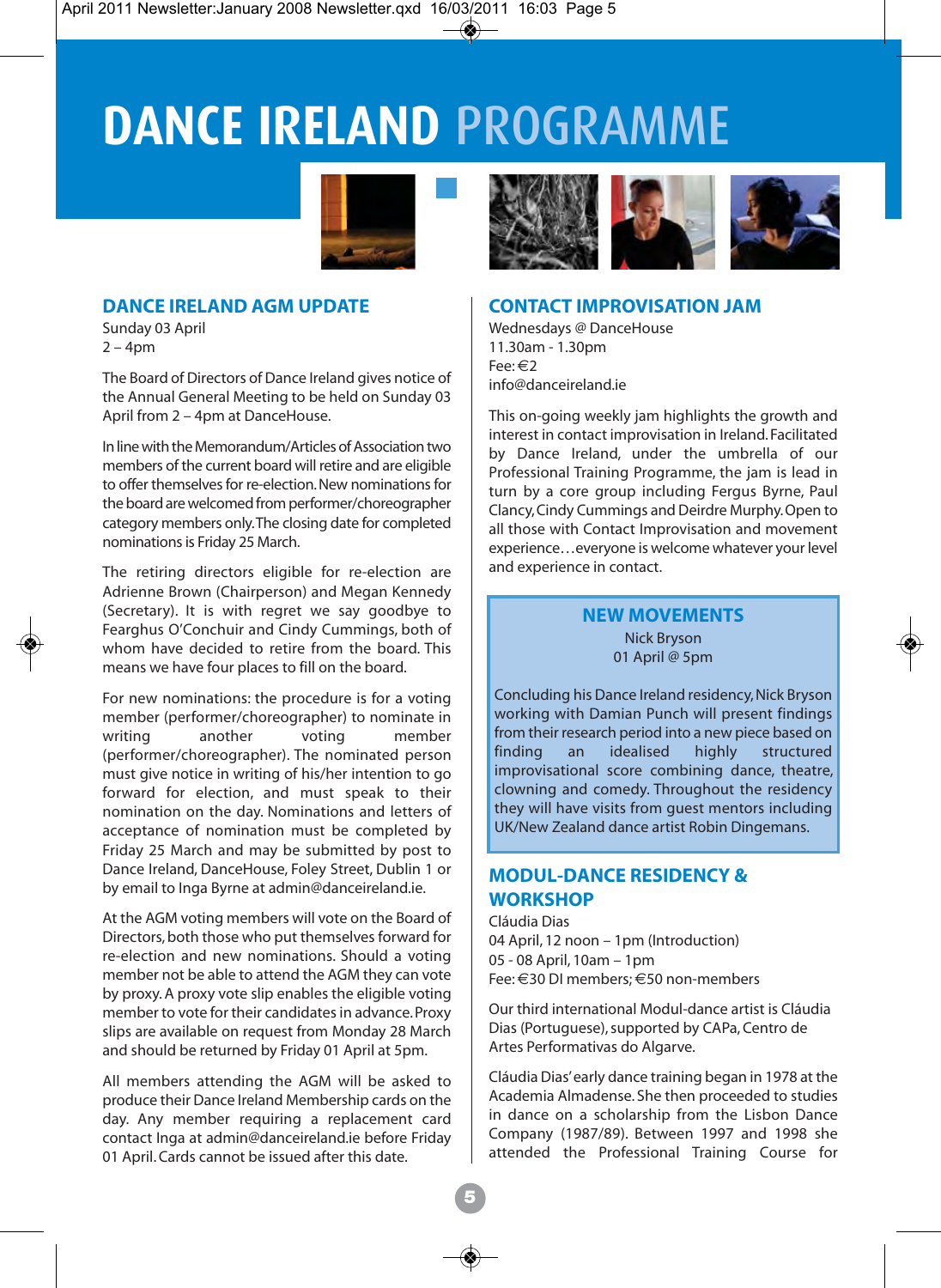Contemporary Dance Performers promoted by the Fórum Dança, in Lisbon. Cláudia started her work as a performer at the Almada Dance Group.

In 2001 she was invited to join João Fiadeiro's RE.AL Company. In the midst of RE.AL, she took part in the group of performers, theorists and artistic collaborators who have decisively contributed to the Real Time Composition Method's outline and range, in addition to applying the method in the making of some of her own projects.

She created and performed the solos *One Woman Show* (2003) and *Visita Guiada* (2005). In 2008 she premièred the play Das coisas nascem coisas. In 2009 she conceived and developed the pedagogical course programme in the area of Choreographic Composition at the Municipal House of Youth of Almada (Portugal). As a result of this course she directed the piece *Vendese país solarengo com vista para o mar*.

Her work, as a performer and creator, has been presented in several theatres and festivals in Portugal, Spain, Italy, Greece, France, Belgium, Switzerland, Wales, Ireland and Brazil.

Cláudia presented an extract from Visita Guiada as part of Dance Ireland's Why Solo So? in November 2010.

#### **INTENSIVE WORKSHOP**

A workshop is a place where a trade, an art, a profession is undertaken, in other words, it is a place of work. It is a laboratorial space where not only are "objects" produced but more effective ways of producing are rehearsed, so as to create a final product that better meets the needs of those who acquire it. In my view, this principle also applies to the domain of the performing arts in general. As such, this workshop shall be a place of work where a trade, which is



*Das Coisas Nascem Coisas*

performing, is undertaken. I present it as a pre-art space which questions, in practice, ways of performing. It is thus a workshop of theoretical-practical reflection on performing.

This workshop is intended for dancers, actors, stage directors, choreographers, performers, visual artists, students and all those who are interested in the area of composition.

To book your place contact reception@danceireland.ie or 01 855 8800.

#### **NEW MOVEMENTS**

Workshop Presentation & Discussion Cláudia Dias 8 April @ 5pm



**Source**: Jonathan Mitchell

**Source:** Jonathan Mitchell

*Still Life – Paul Johnson*

#### **PROFESSIONAL MORNING CLASS**

Contemporary Paul Johnson 11 – 15 April 10 – 11.30am Fee: €7 members / €10 non-members Class card available

Johnson's class combines elements from a range of somatic and contemporary dance technique sources, which focus on use of breadth, articulation of the spine, use of gesture and integrated moving from a strong centre. With over 21 years' experience as a performer, choreographer and teacher, Johnson's return to teaching marks a return to beginning a process of choreographic investigations.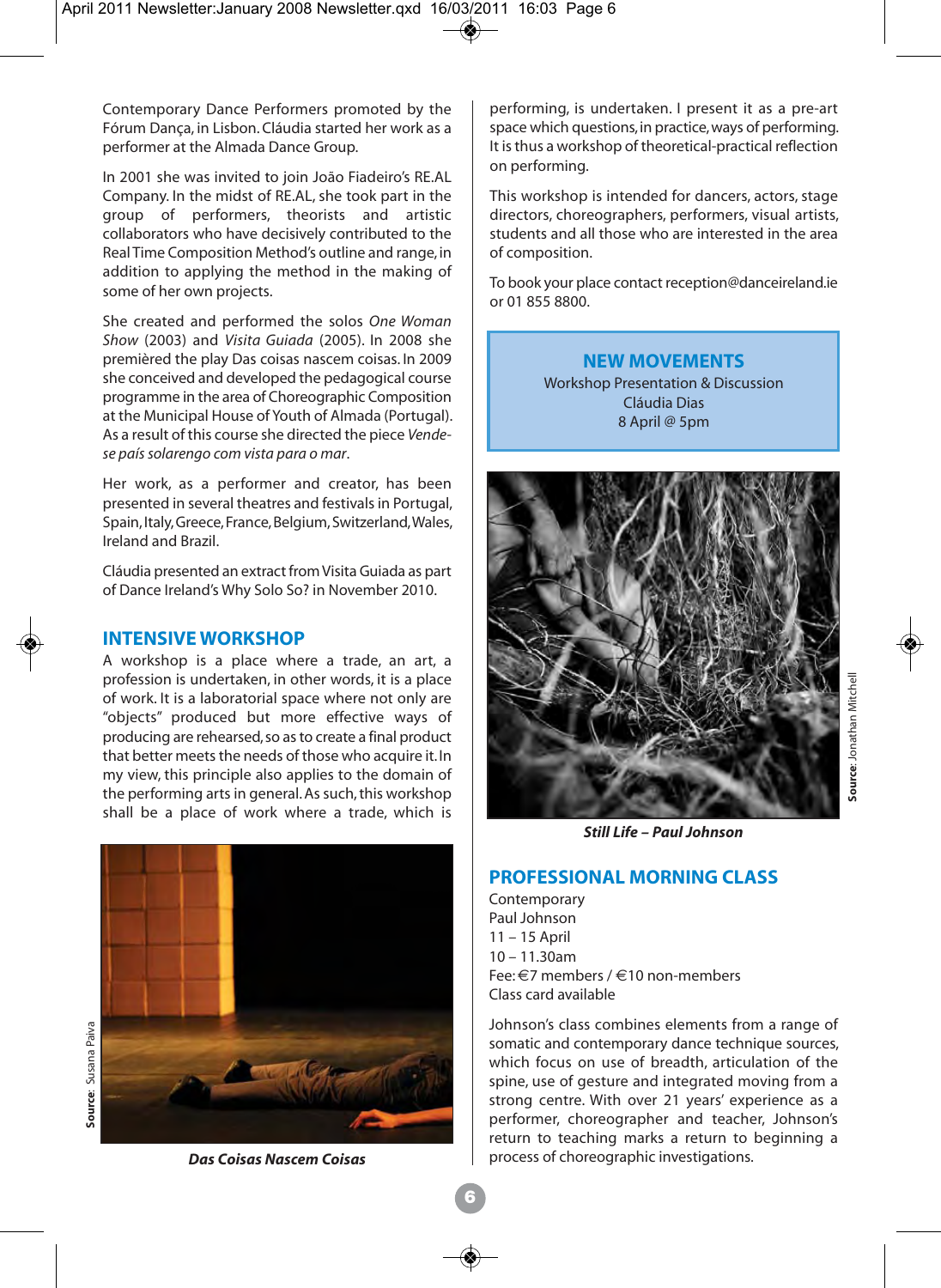#### **TRANSFORMED THROUGH DANCE**

An In Conversation Event Create, Dance Ireland & Dublin Dance Festival 15 April 2- 4.30pm DanceHouse Free admission Booking: 01 855 8800 / reception@danceireland.ie

Create, the national development agency for collaborative arts in social and community contexts, in partnership with Dance Ireland and Dublin Dance Festival are delighted to host Transformed Through Dance, an in conversation event with Nikki Crane, Advisor to Dance United and Paul Johnson, Dance Ireland.

Nikki Crane will explore the history and practice of the award winning UK based Dance United, who proactively works with young people at risk of (re) offending. Nikki will also explain how the company developed evidence-based evaluation tools that show how dance does make a difference. The event is open to dancers, performers and all those with an interest in the context of arts and prisons.

The in conversation event will be followed by an opportunity for everyone present to ask questions. Teas and Coffees will also be provided.

Please note there are limited spaces available – to avoid disappointment please book your place at Transformed Through Dance by contacting Dance Ireland on reception@danceireland.ie or phone 01 855 8800.

Transformed Through Dance is the second event of the Arts and Prisons Network, a Create initiative curated by artist Aideen McDonald.





*MEITHEAL*

#### **INTERNATIONAL ASSOCIATE ARTIST**

Robert Heaslip Professional Morning Class 03 – 06 May 09 – 13 May  $10 - 11.30$ am Fee:  $\epsilon$ 7 members /  $\epsilon$ 10 non-members Class card available

Irish born, Edinburgh based choreographer/performer Robert Heaslip is our first International Associate Artist for 2011. Heaslip, artistic director of max.IMEALLdance based in Edinburgh will be in residence at DanceHouse from 03 to 13 May.

max.IMEALLdance is currently undertaking the further development and extension of a previous performance piece; MEITHEAL. This residency aims to look at structures of partnership, individuality, groups; and the language used in both. Heaslip will be extracting material from MEITHEAL, and building upon its gestural formats. His choreographic ethos is based on gesture, partner work, and organic flow. With emphasis on building a choreographic language, using gesture as signature movement, the company will look towards both the large and the small scale when creating movement. Heritage and cultural preservation are prominent themes in this process as Heaslip searches for ways of recovering lost or forgotten previous movement patterns, and bringing them into a contemporary context. This residency is part of a current project that has just finished a research period funded by Creative Scotland.

During his residency period Rob will be teaching two weeks of professional morning class from 10 to 11.30am daily.

*Transformed Through Dance*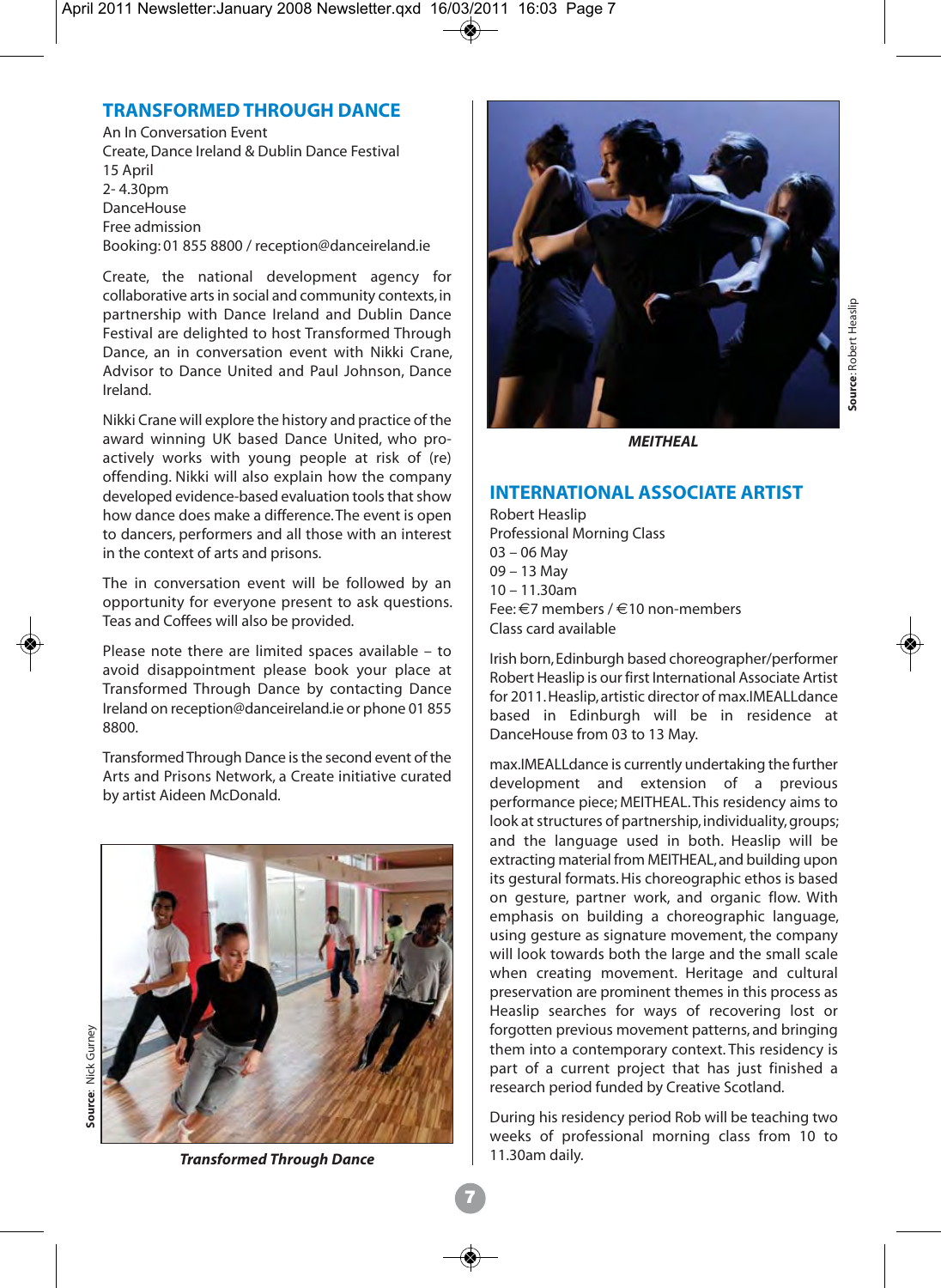# **COMPANY** NEWS



#### **BRAY INSTITUTE OF FURTHER EDUCATION DANCE**

Lifted 31 March & 01 April 8pm Mermaid Arts Centre €12.00 / €15.00 www.mermaidartscentre.ie

Bray Institute of Performing Arts Dance presents Lifted a sensational and invigorating performance of dance and movement. With a wide variety of styles, this show is set to wow and engage audiences from start to finish. As the students present a showcase of their work, be prepared for a collection of explosive jazz, dramatic ballet and emotional contemporary dance.

#### **BREANDÁN DE GALLAÍ**

Noctú 29 April @ 8pm Siamsa Tíre Tickets: $\epsilon$ 22/ $\epsilon$ 19 www.siamsatire.com

The international search to bring the world's best Irish dancers together for an innovative new performance is the subject of a new RTÉ television series to be broadcast in Spring 2011. Dance Off follows the making of Noctu, from auditions and boot camp, to the creative development and rehearsal of this new show.

The series comes to a climax when 13 Irish dancers from Ireland, Scotland, England, Australia, Canada and Hungary take to the stage of the Lagan Valley Island Centre, Lisburn for the premier of Noctú.

Choreographed and directed by Riverdance Principal Dancer Breandán de Gallaí, Noctú (to bare or reveal all) is a totally new departure for the Irish dance show genre. Described as an Irish dance play, Noctú strives to tell the story of Irish dance from the viewpoint of the dancer using movement, narrative, parody, comedy and pathos.



The show pushes the boundaries of the Irish dance tradition and through a series of vignettes the audience will see behind the scenes and get under the skin of those who negotiate the politics, the struggles, the highs and the lows, the joy and the pain of being an Irish dancer.

#### **COISCÉIM DANCE THEATRE**

#### www.coisceim.com

Last month *Swimming with my Mother* had its UK premiere at the Nottdance Festival, which is the longest running dance festival in the UK. It was a great opportunity for the company to perform, meet and have a dialogue with other UK and European dance artists. Irish audiences will have the opportunity to see Swimming with My Mother when it tours during Bealtaine Festival this May. Tickets are now on sale, check www.coisceim.com for details.

Artistic director David Bolger is currently working on a new show to premiere in November. He has just recently returned from Annaghmakerrig where he conducted movement research and development.

The CoisCéim Broadreach Silent Idols project continues this month with the formation of The Performance Group. Forty participants aged 50+ will work with CoisCéim's choreographers to create new choreography which draws inspiration from the madcap and theatrical routines by stars such as the Marx Brothers and Buster Keaton. This new dance performance will tour to venues in Dublin during the Bealtaine Festival in May. Silent Idols is a partnership project between CoisCéim Broadreach and Dublin City Council's Arts, Sports & Leisure and Community Development Sections and is also supported by Go For Life.

#### **DANCE THEATRE OF IRELAND**

BLOCK PARTY! Summer Tour www.dancetheatreireland.com

Dance Theatre of Ireland (DTI) is pleased to be touring BLOCK PARTY! to 6 Irish festivals with support from the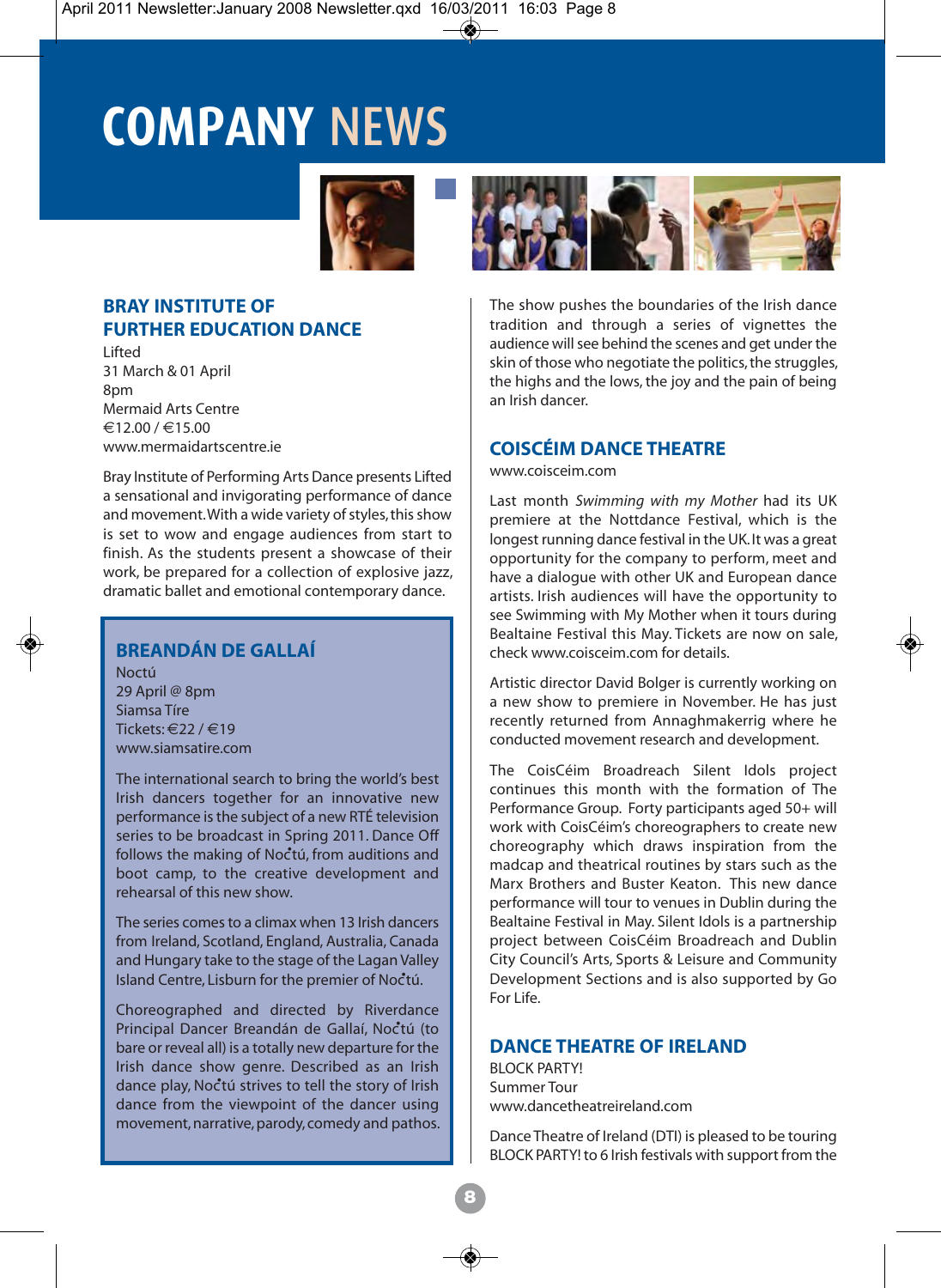

*BLOCK PARTY!*

Arts Council's Touring and Dissemination Programme, during April, May, June and July 2011. The Company will also be part of Culture Ireland's Imagine Ireland – a yearlong celebration of Irish Arts in America in 2011 – with a premiere of new work in New York later this year.

The BLOCK PARTY! tour begins with Feile na Bealtaine in Dingle (30 April & 01 May), then on to the West Cork Arts Centre (07 May), Eigse Carlow (12 June), Dundrum Arts Festival (26 June), the Irish Youth Dance Festival (02 & 03 July) and finally the Ballina Arts Centre (08 July). Merging the worlds of dance, music and architecture Dance Theatre of Ireland have toured BLOCK PARTY! to rave receptions from Festivals and audiences in Europe, Ireland and Korea. Over 14,435 people saw BLOCK PARTY! in Korea, Ireland and Spain last year with 22 performances in 3 countries, and 18 venues. DTI has recently been invited to make a USA tour of BLOCK PARTY! in 2012.

A new term of classes is starting at the Dance Theatre of Ireland Centre for Dance in Dun Laoghaire on 18 April. Registration is now on and there are a few new classes, including Jazz, and Zumba toning. In addition there are some special workshops at DTI in April, including an exciting opportunity to train with Gabriel Francisco (USA) one of the most renowned Hip-Hop teachers in the international dance scene, on Friday 15 & Saturday 16 April. Gabriel has trained the dancers for Will.i.am, Pink, The Black Eyed Peas, Mariah Carey, Beyonce, Kylie Minougue, The Pussycat Dolls, Chris Brown, and Ne-Yo. He also has a strong contemporary dance background. Each workshop is €25 for 1.5 hours workshop or Special Offer: €20 each if registered by 1st April for 2 or more workshops.

For further information, or registration: Dance Theatre of Ireland: 01 280 3455; info@dancetheatreireland.com; www.dancetheatreireland.com.

#### **DUBLIN DANCE FESTIVAL**

13 – 28 May www.dublindancefestival.ie

Early Bird bargains available online only until 01 April Telephone Box Office opens 04 April

Dance on Film 03 April @ 3pm Light House Cinema, Smithfield

Dance on Film will feature a film by Cloud Gate Dance Theatre of Taiwan, to give a flavour of what's to come in May. Supported by the Taipei Representative Office in Ireland.

Now is the time to plan your DDF 2011 experience and make the most of DDF's famed Early Bird bargains. Better yet, if you hope to immerse yourself in the rich performance programme, then our Festival Pass is for you. You can see 13 Festival performances for the recession-busting price of €150 (Early Bird rate) or €200 (standard rate). The Festival Pass is your ticket to two dance-packed weeks in May.

If you are short on time, but big on dance, then our Dance Dunks are ideal. You can see two shows in one night and enjoy a 15% discount on full price tickets – so even if you snooze through the Early Bird period, you can still be kind to your wallet. There are three Dance Dunks to choose from, so take your pick.

In addition to staging more than 40 performances, DDF 2011 offers many opportunities to engage with the artists in the programme, through talks, workshops and master classes. Once again, DDF and Dance Ireland



*Jose Navas\_Personae*

**9**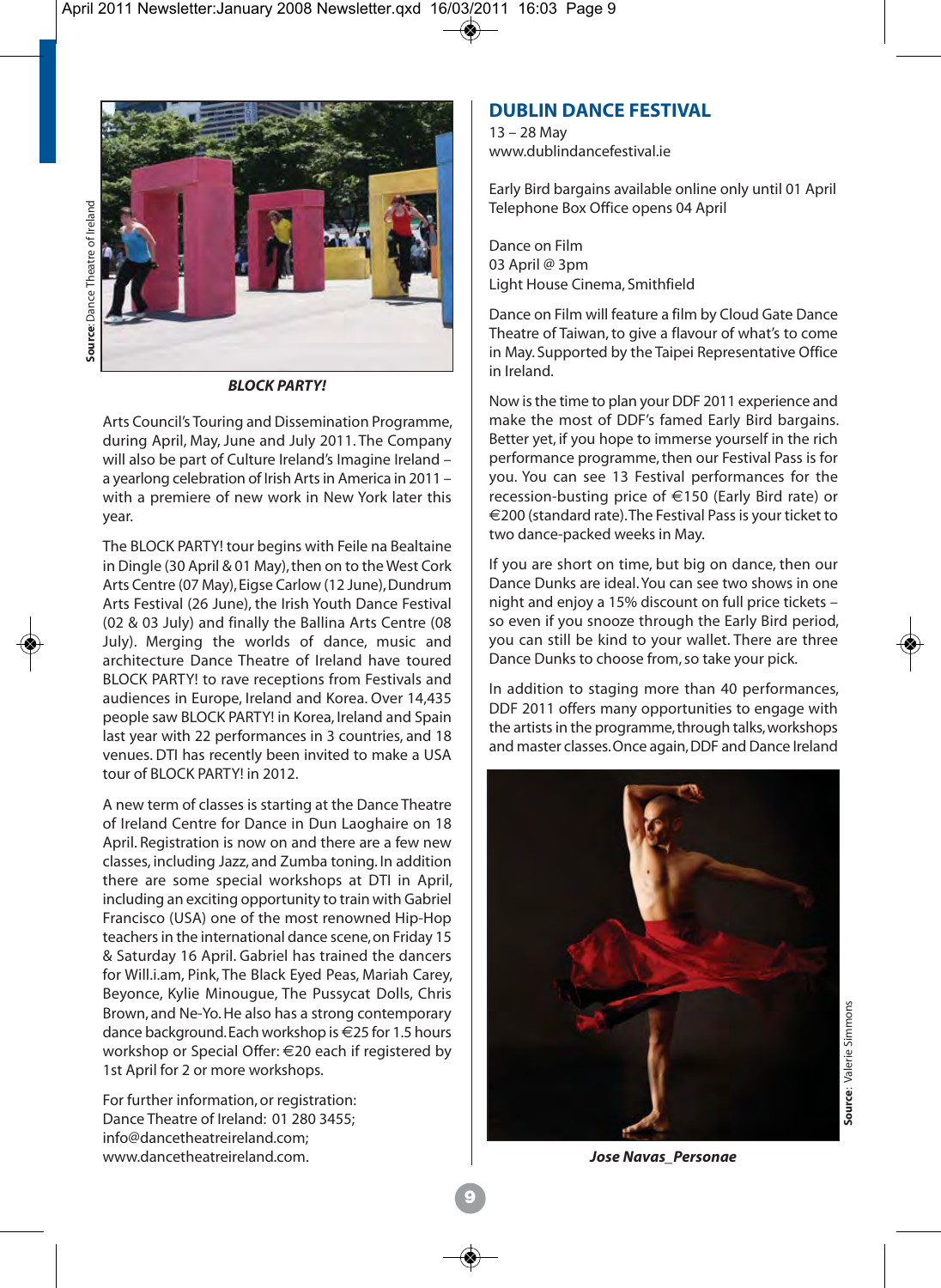are offering a series of master classes at DanceHouse. José Navas and Jodi Melnick will teach classes for professional dancers, Emmanuelle Vo-Dinh will offer a class suitable for dancers and actors and Eiko & Koma will lead a workshop in Delicious Movement, which is open to all.

DDF is also delighted to be working with Create and the Centre for Creative Practices to hold a Continuing Professional Development workshop, led by Balbir Singh. This workshop, taking place on 23 May, will transfer thoughts, ideas and skills from classical Indian dance and is open to emerging and professional dance artists and arts practitioners with no dance background.

In another collaboration, DDF and the Contemporary Music Centre will present a special edition of A Meeting Place on 22 May. A panel of international and Irish composers and choreographers will discuss approaches to their work together. A Meeting Place offers ample time to ask questions and get to know fellow attendees.

Interested in Dance Criticism? DDF and Irish Theatre Magazine will team up on 25 May to present Between the lines: dance criticism under the spotlight, a panel discussion on the future of dance criticism, chaired by Michael Seaver.

And do not forget – Peggy Jarrell Kaplan's wonderful portrait photos will be exhibited in Alliance Française from 17 May. A perfect complement to stage and studio activities.

#### **ECHO ECHO DANCE THEATRE COMPANY**

Mapping Memories 02 April @ 7pm Foyle Arts Building, Derry Free admission info@echoechodance.com

A group of women from the North West aged over 50 will perform an original dance theatre piece devised by them and guided by Artistic Director of Echo Echo Dance Theatre Company on Saturday 02 April in the Foyle Arts Building at University of Ulster Magee.

The women have been participating in a 12-week project, led by Echo Echo and the Workers Educational Association as part of the WEA's Learning Age Project, focussed on the theme of memories of places and landscapes that have remained special throughout a lifetime.

The participants have each brought their own experiences and recollections to the creative

production process, and weaved the movement images together into a beautiful, calm and meditative performance piece lasting about 30 minutes.

Derry composer and musician Christopher Norby has developed an original music score to accompany the piece, which he will perform live on 02 April.

For more information visit www.echoechodance.com or www.wea-ni.com.

#### **EXPANDANCE**

12 Steps 29 April Longford Dance Fest 2011 www.expan**dance**.blogspot.com

expan**dance** performed Rock Om last month at SITE Fest in Brooklyn, NY. The performance went well and we are back in rehearsals in NYC developing the piece further. The video will be online soon at www.expan**dance**.blogspot.com.

Later in April, we will perform 12 Steps at Longford Dance Fest 2011. 12 Steps is choreographed and performed by Alicia Christofi-Walshe. Recently performed at the George Bernard Shaw Theatre in Carlow, this piece is about one woman's solo journey in dance-making. It is an honest, profound piece and is accessible to both dance and non-dance audiences. We are taking this performance opportunity to take a closer look at the piece. Rachel and Alicia will work closely to further develop the choreography (we rehearse over Skype) and deepen the focus of the improvised material.

#### **FIDGET FEET AERIAL DANCE THEATRE**

*Hang On* and *Catch Me*  National Irish tour

Fidget Feet will be touring their double bill of *Catch Me* and *Hang On* to ten venues in May and June, with the support of an Arts Council Touring and dissemination of work scheme award.

*Catch Me* is a new aerial dance duet with video, a meeting of strangers lost in the deep and the dark. Needing the truth to emerge from a forest of ropes that bind them, who is lying and who is pretending to lie. Exploring the dark origins of fairytales as reminders of lessons we need not to forget in order to survive, *Catch Me* jumps in with an open heart and a ready smile to face the tangled darkness lost in childhood. This is Fidget Feet's most recent work and is a very raw physical piece performed by two outstanding aerial dancers, Lee Clayden and Chantal McCormick. *Catch Me* – directed, music and video by Jym Daly, aerial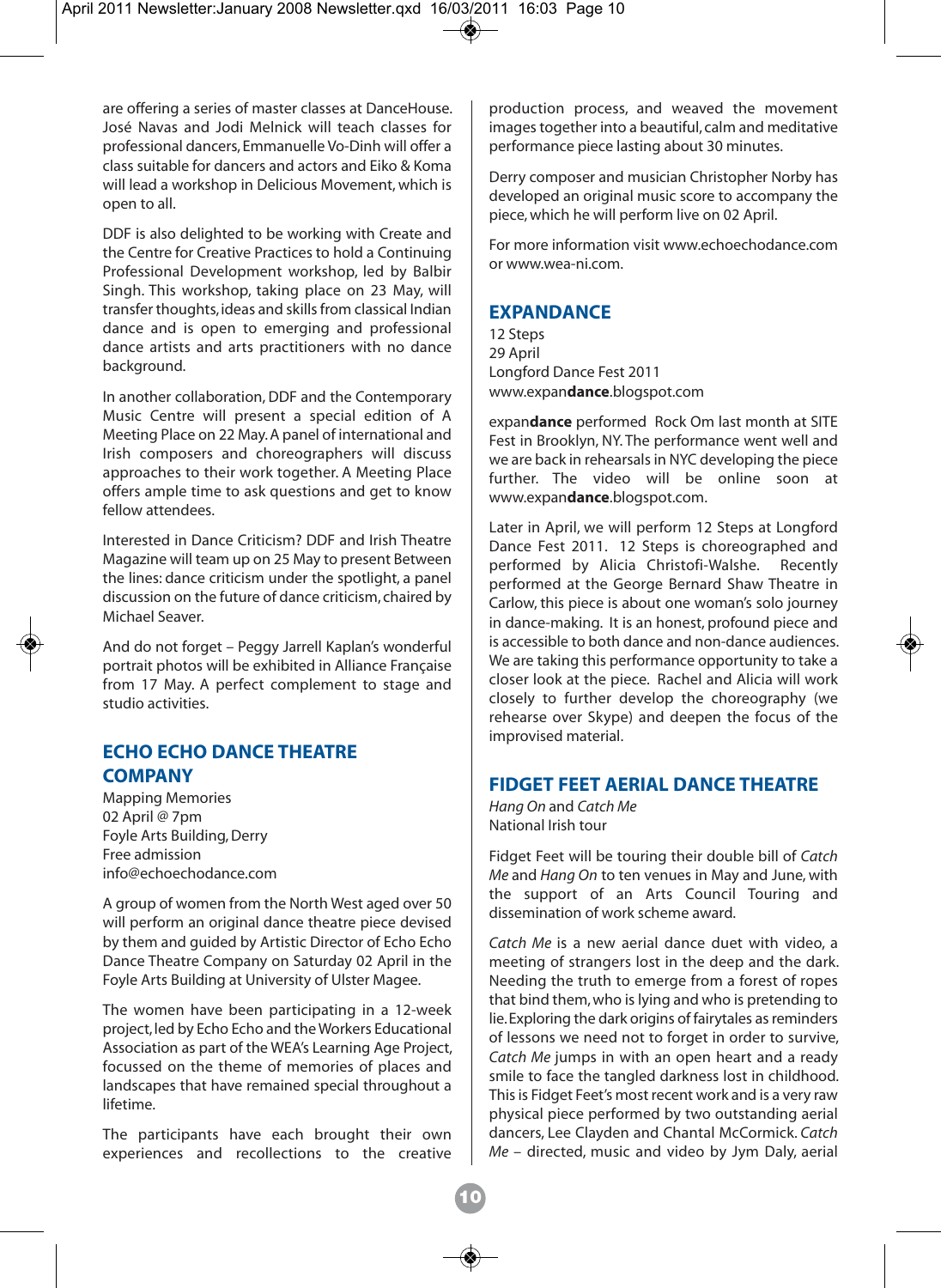adviser, Lindsey Butcher (Gravity and Levity, UK) with funding from the Arts Council, Backstage Theatre, Longford and Glór, Ennis.

*Hang On*; hurried along by the relentless beat of time, the performers wonder if there is a worthy destination? Or are they just running around in circles? Should they fight the pulse of time or should they just *Hang On* and hope for a moment of stillness, a moment of clarity. *Hang On* is often raw, sometimes sexy but always real. For *Hang On* Fidget Feet have worked with Muirne Bloomer as choreography adviser and Sarah Poole (Montreal), Lindsey Butcher as aerial advisers. Commissioned by Westmeath County Council with support from Shawbrook, Dance Ireland and Backstage Theatre, Longford.

#### **IRISH AERIAL DANCE FEST**

06 – 18 June

Fidget Feet are pleased to announce in association with Donegal County Council and An Grianán Theatre, a two-week Aerial Dance Fest taking place in June in Letterkenny, County Donegal. For more information on classes and booking, visit www.angrianan.com. If you need help deciding on which classes are most suitable for you please contact Chantal McCormick (chantal@fidgetfeet.com) or 085 7411098. Places are limited so early booking is advisable.

#### **IRISH MODERN DANCE THEATRE**

Fall and Recover 01 – 09 April La MaMa ETC www.irishmoderndancetheatre.com

Irish Modern Dance Theatre is performing Fall and Recover at La MaMa ETC, New York as part of Imagine Ireland until 09 April. Following the performances in



New York, IMDT will perform Actions as part of Queer Zagreb Festival, Croatia on 27 April. Also appearing in this festival are Hela Fattoumi, Eric Lamoureux and David Wampach. Previous performers at Queer Zagreb include Jerome *Fall & Recover* include Jerome intimacy.

**11**

Bel and Raimund Hoghe. John Scott is also working on a new duet with Philip Connaughton and Michelle Boulé called *Singing Body* which will première later this year.



#### *Dance Celebration*

#### **IRISH NATIONAL YOUTH BALLET**

Dance Celebration www.inybco.com

12 April @ 8pm 13 April @ 12noon & 8pm O'Reilly Theatre

15 April @ 12noon & 8pm 16 April @ 3 & 8pm Pavilion Theatre

Irish National Youth Ballet celebrates the 15th anniversary of the Company. It promises to be a true reflection on how much this young company has grown artistically.

Choreographers, Breandán de Gallaí, Stephen Brennan, Killian O'Callaghan and Melissa Harman will create four ballets to suit all tastes. The Ballets include The Ugly Duckling, The Three Nellies, South Pacific and The Snow Queen. It's an Easter Feast not to be missed.

#### **ISELI-CHIODI DANCE COMPANY**

>Me seeing You< 20 April n'Motion Dance Festival Siamsa Tire, Tralee info@iselichiodi.com

Iseli-Chiodi Dance Company is happy to announce their participation at n'Motion Festival, with a performance of >Me seeing You< on 20 April at Simasa Tire, Tralee.

Iseli and Chiodi thank Dance Ireland for a week of residency spent in DanceHouse in February. We had a very prolific week, opening doors and shaking ideas for a new solo project around the topic of public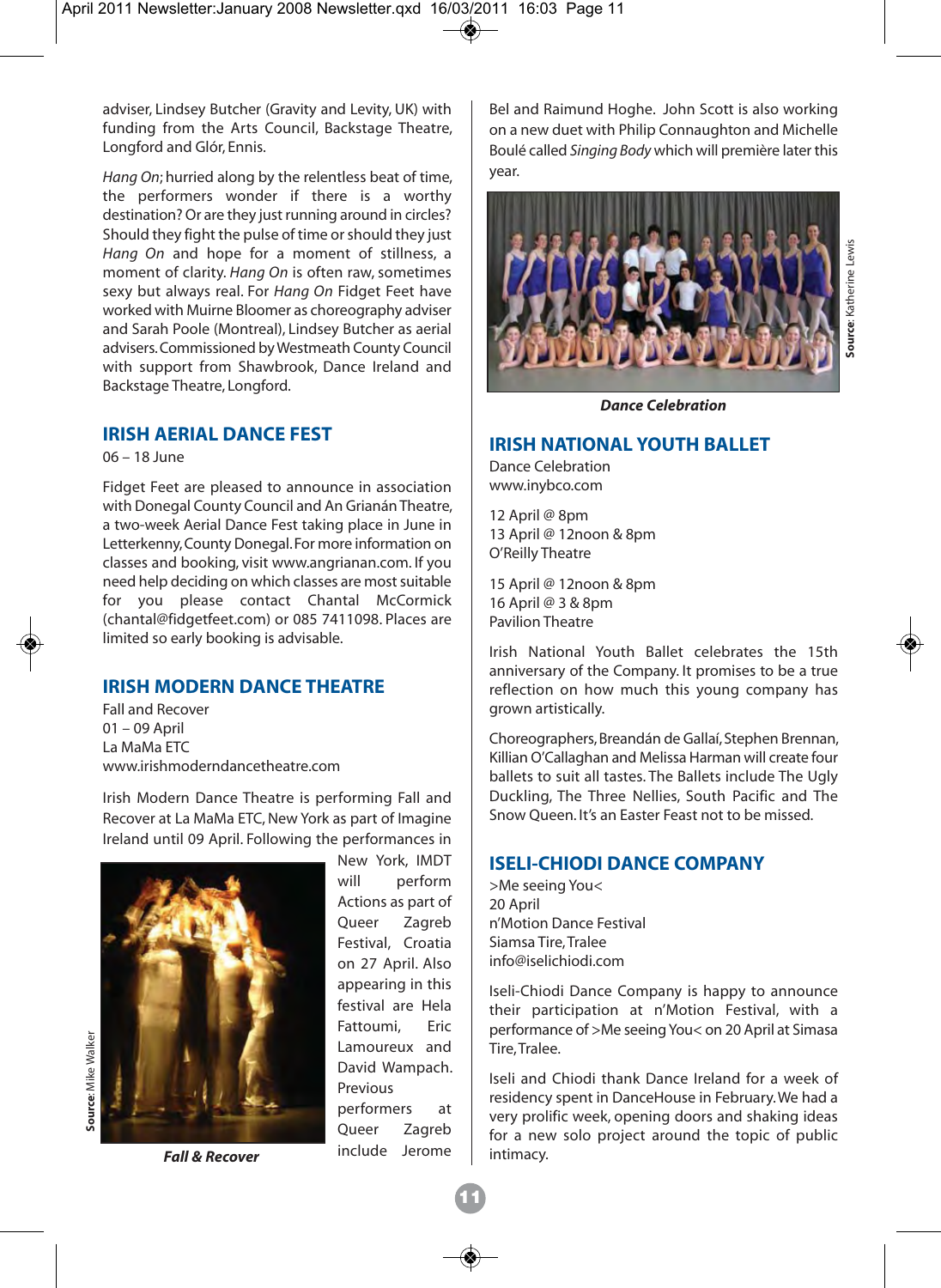

*Iseli-Chiodi Dance Company*

South Tipperary Dance Residency has started the 2011 edition of its now well established Dance in Schools scheme. For this programme Iseli and Chiodi teach a series of dance sessions in five different schools in the county each year. So far, fifteen schools already received the program, or will receive it this year, accounting for more than 550 children. It is a pleasure and a wonder each time, to see how easily and gracefully children - boys and girls alike – enter the world of dance.

The Residency has also opened a youth dance group in Tipperary for teenagers between thirteen and seventeen years old. Anyone interested, don't hesitate to contact Iseli-Chiodi at info@iselichiodi.com.

#### **KILDARE DANCE SUMMER SCHOOL 2011**

11 - 15 July Monday – Thursday 9.30am – 4.30pm Friday 9.30am – 1.30pm Course Fees: €350 for full week or €70 daily rate 20% Discount available for Dance Ireland members

Kildare County Council is delighted to announce the 5th bi-annual Dance Summer School. Join us this summer for a dynamic and energetic week of dance! The Kildare Dance Summer School offers a 'pick and mix' programme allowing you to immerse yourself in an exciting range of approaches to dance. Continue your professional development and apply your skills to working in different settings or dance just for the fun of it! Participants can enjoy sessions in creative dance and the unique experience of a Movement Choir. The summer school is based on Laban fundamentals, and Anna Carlisle, president of the Laban Guild is one of the confirmed facilitators. However the programme will include other techniques and approaches and previous dance experience is not essential.



*Kildare Dance Summer School*

Details of the full programme will be launched in April. To join our mailing list for further information or to register your interest, contact Nicola Dunne on 086 3536928 or email nicoladunne@kwaras.ie.

#### **LD DANCE @ SHAWBROOK**

Longford Dance Festival 29 April Backstage Theatre www.shawbrook.org

The Longford Dance Festival takes place on Friday 29 April in Backstage Theatre, Longford. Starting with a classical ballet solo competition in the morning and after lunch a wonderful mixed programme of all kinds of dance performed by professional dancers and students, including recently performed Four Told, Kathleen Doherty, Alicia Christofi-Walshe, Mirjan Gurtner, Kristina Sorenson, Youth Ballet West, Shawbrook Youth Dance, Eva O'Connor, and many more, the evening concludes with Ballet Russe performed by Emma O'Kane and Muirne Bloomer.

#### **LEGITIMATE BODIES DANCE COMPANY**

Residency Tour Purdue University, Indiana, USA 18 -21 April Performance: 21 April

Performatica Festival, Universidad de Las Americas, Mexico 25 April - 01 May

Thanks to an invitation from Associate Professor, Sally Wallace, the company is delighted to have the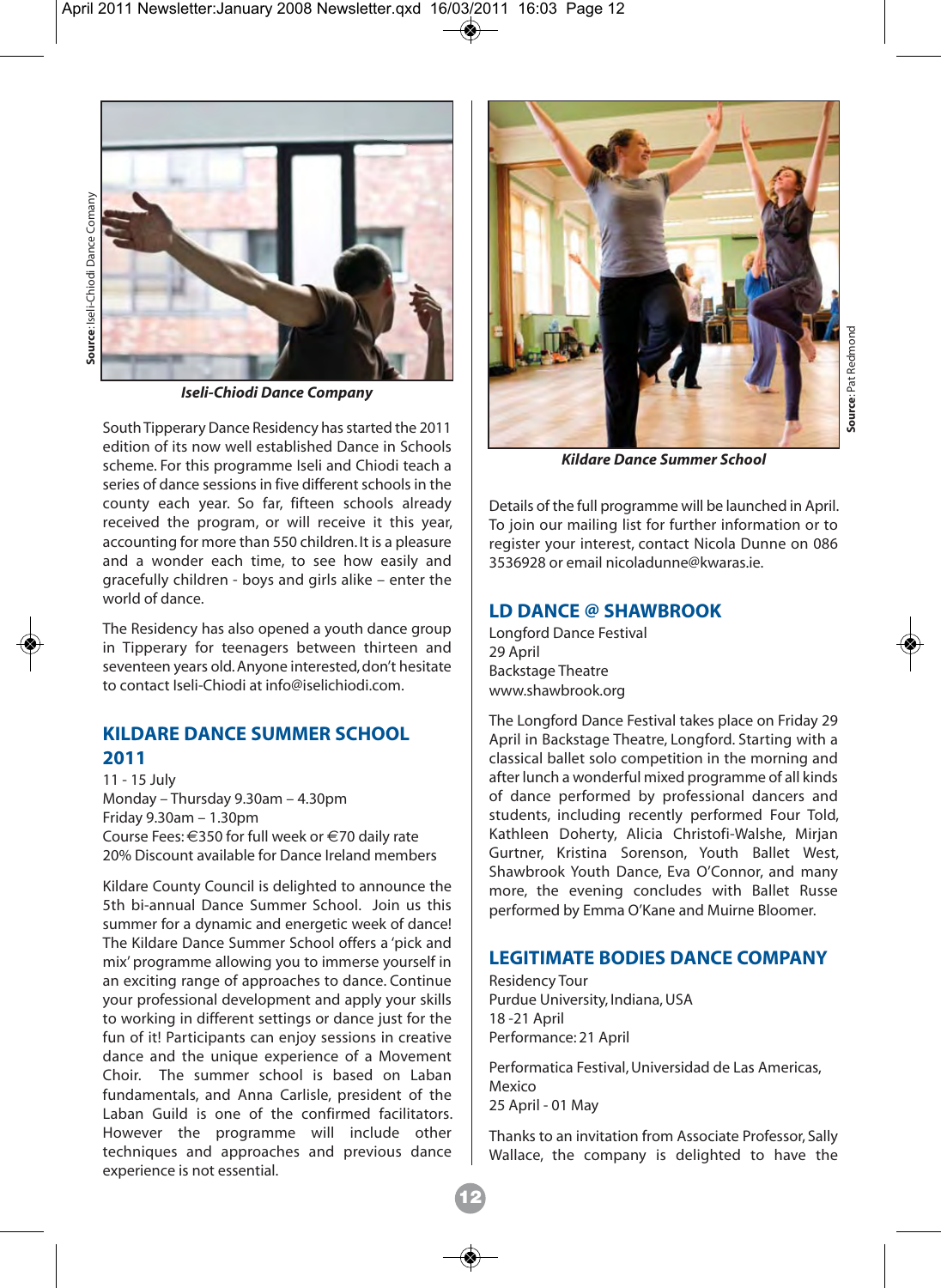opportunity to take up a residency at Purdue University and then during the Performatica Festival in Mexico, where they will return for the third time. Cristina Goletti and Nick Bryson will lead classes in technique focussing on the principals of releasing, improvisation and composition with undergraduate students and festival colleagues.

In the performances, Cristina will present the new solo choreographed by Julie Rothschild *Softly Spoken* as well as her own newly choreographed duet for two young dancers Mollie and Charlie. Nick will present the solo work presented in last year's Absolut Fringe Festival *A Study in Absence/A Study in Presence*.

#### **MACUSHLA DANCE CLUB**

The Macushla Dance Club has commenced its fifth choreographic collaboration with Ciotóg. Supported by the Arts Council, choreographer Ríonach Ní Néill and video artist Joe Lee are creating a site-specific dance film with professional dancers and members of the Macushla Dance Club. Taking as starting point biographical journeys through the past and present of the city, it superimposes the footprint of past places and events onto their present locations, building up a sense of a townscape shifting through time.

Ríonach is delighted to be the first recipient of the Arts Council/Create Arts & Older People Bursary. The bursary allows her to engage in critical reflection and dissemination on dance and ageing, including collaborative dance practice & performance with older people.

Ríonach was recently invited to present a paper and workshop at the International Symposium on Art in Older Age at the Bundesakademie für kulturelle Bildung,Wolfenbüttel, Germany. She will be joining the institute as a guest lecturer on its forthcoming Kunstgeragogik certificate programme on art and older people - the first of its kind in Germany. She also continues her work on older dance programmes in Galway and Dublin.

#### **PHILIPPE GAULIER CLOWN WORKSHOP**

11 - 15 April 10am - 4pm DanceHouse Price: €430 gaulierdublin2011@gmail.com

World renowned clown and acting teacher Philippe Gaulier returns to Dublin to conduct a clown workshop from 11 to 15 April. Early booking is recommended as places are limited.

Philippe Gaulier was a master teacher at the Ecole



*Philippe Gaulier Clown Workshop*

Jacques Lecoq in Paris before starting his own school in 1980. The Ecole Philippe Gaulier is an important centre for theatre training for students from around the world. Philippe's unique approach to actor training has influenced performing artists as diverse as Emma Thompson, London's Theatre de Complicite and Sacha Cohen's Borat and Ali G.

Philippe Gaulier is the greatest living teacher of clown and modern theatre. He is also the funniest man I have ever met. Students travel from all around the world to spend as little as a month with him. From the preface by Sacha Baron Cohen to Philippe Gaulier's book "Le gégèneur (The Tormentor)"

To book email Carlo Jacucci at gaulierdublin2011@gmail.com. A deposit of  $\in$  200 will apply for all bookings. For payment instructions and bank details, email or contact 087 2645074 / 083 3790774.

#### **SIAMSA TÍRE**

nMotion Dance Festival A Celebration and inquiry into Dance 19 - 21 April www.siamsatire.com

Curated by Catherine Young, this two day event will feature performances and dialogue on dance as well as a programme of master classes and workshops. The festival aims to share and showcase contemporary dance from a diverse range of Irish and international artists (different mixed bill each evening) as well as encouraging wider audience participation through workshops, classes and talks.

**Poetry n'Motion** - performances showcasing works by: Iseli-Chiodi, Lacina Coulibaly (West Africa), Rex Levitates, Liv O'Donoghue, Ríonach Ní Néill, Mary Nunan, KYDT (premiere), Catherine Young & YoCo Dance amongst others. The main evening of performances will be preceded by a short screening of dance films and followed by a post show discussion where audiences can engage with the performers.

**Meaning n'Motion** - Talks & discussions on dance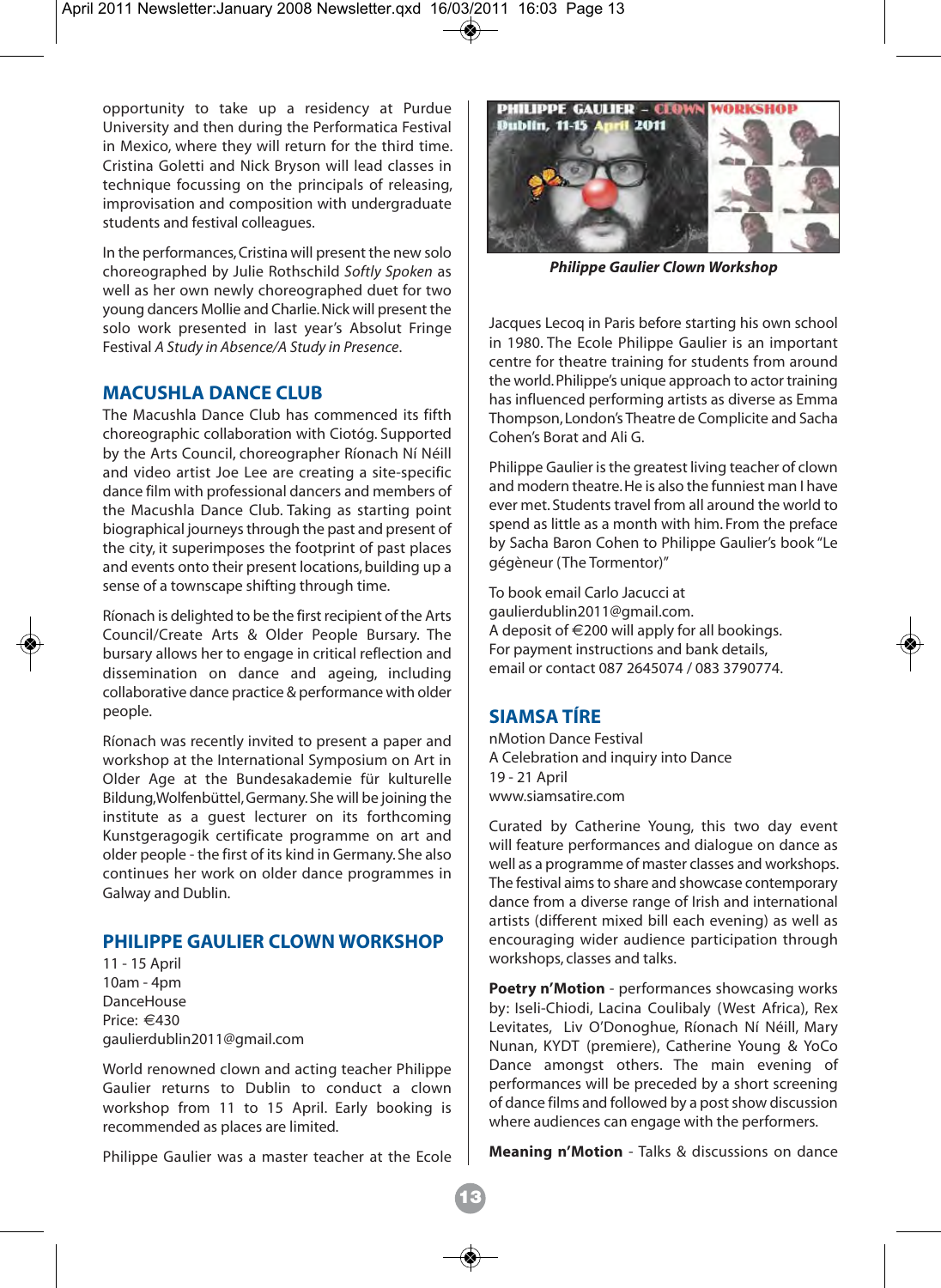with invited guest speakers. Artists will discuss dance, its meaning and their practice (see website for more details)

**Get n'Motion** - Master classes and workshops with Lacina Coulibaly (African). Rex Levitates Lacina Coulibaly (Contemporary), Jazmin Chiodi (Tango), Rionach Ni Neill + more.

The full programme will be available from the beginning of April from: www.siamsatire.com.

nMotion Dance Festival is partnership project between Siamsa Tire, Catherine Young, Kerry County Council & Kerry Local Sports Partnership - supported by the Arts Council under the Artist in Residence Scheme.

#### **OTHER DANCE NEWS**

#### **ABSOLUT FRINGE**

Internship positions with Dublin Fringe Festival www.fringefest.com

Dublin Fringe Festival (DDF) is currently inviting applications for our 2011 festival internships in the areas of Programming, Artist Liaison and Production. These positions are for anyone who is interested in getting a working knowledge of how a festival is put together. These are no 'make the tea' internships!

Internships with ABSOLUT Fringe are hugely popular and will give the successful applicants opportunities to fulfill various key positions within the festival team. We're looking for dedicated, hard working and motivated team players to join us in making this year's festival the best yet.

The roles currently open for applications are:

Artist Liaison Preparations Intern (closing date Friday 08 April)

Artist Liaison Operations Intern (closing date Friday 08 April)

Production Intern - Purchasing & Scheduling (closing date Friday 08 April)

Production Intern - Company Support & Technical (closing date Friday 08 April)

For full details on the roles and how to apply, go to www.fringefest.com/backstage.

For further information, contact Lian Bell (Programme Manager) on lian@fringefest.com.

#### **COLÁISTE STIOFÁIN NAOFA**

Dance Russian Tour 2011

Coláiste Stiofáin Naofa (CSN) students are busy preparing for their forthcoming trip to Russia in April. An exciting schedule is planned with classes and coaching from some of the world's greatest dancers including Veronika Ivanova - Ballerina with The Kirov Ballet. A visit to the Hermitage, the Maryinski (Kirov) Theatre, Winter Palace and the International Ballet Competition are all on the agenda for this lucky group of students.

They will be accompanied by course director Alan Foley, who attended the first International Summer School for Westerners at the prestigious Kirov Ballet School in July and August of 1989, CSN dance teacher Patricia Crosbie (former INB) and Ireland's Prima Ballerina Monica Loughman.

CSN Dance is a full time dance course based in The Firkin Crane in Cork, the building which was originally restored to house the Irish National Ballet. Students on the CSN Dance course are exposed to many different styles of dance at the college and have the opportunity of working (and sometimes performing) with some of the most illustrious people in the profession.

#### **SHEN YUN PERFORMING ARTS**

26 & 27 March Dublin Conference Centre www.shenyunperformingarts.org

Profound. Sublime. Uplifting.

That was the unequivocal response to Shen Yun. It is traditional Chinese culture as it was meant to be. A study in grace, fluidity, balance, and inner strength. A programme of nearly twenty masterful dances and songs brings Asia's celebrated past to life on stage. The vigorous drums of the 7th century Tang Court will quicken your pulse, while the pastoral charm of inner Mongolian dance will delight your soul. Dozens of brilliant performers, coupled with an innovative full orchestra. Part of a 20 country world tour.

#### **UNIVERSITY OF LIMERICK**

Graduate Diploma/Master of Arts in Dance (Part time) Starts: September 2011 Application deadline: 15 July Contact: Brigitte.Moody@ul.ie / 087 7475928

Applications are now being accepted for the Graduate Diploma/Masters in Dance. A part time course based at the University of Limerick which also includes some taught days at Kildare Education Centre to help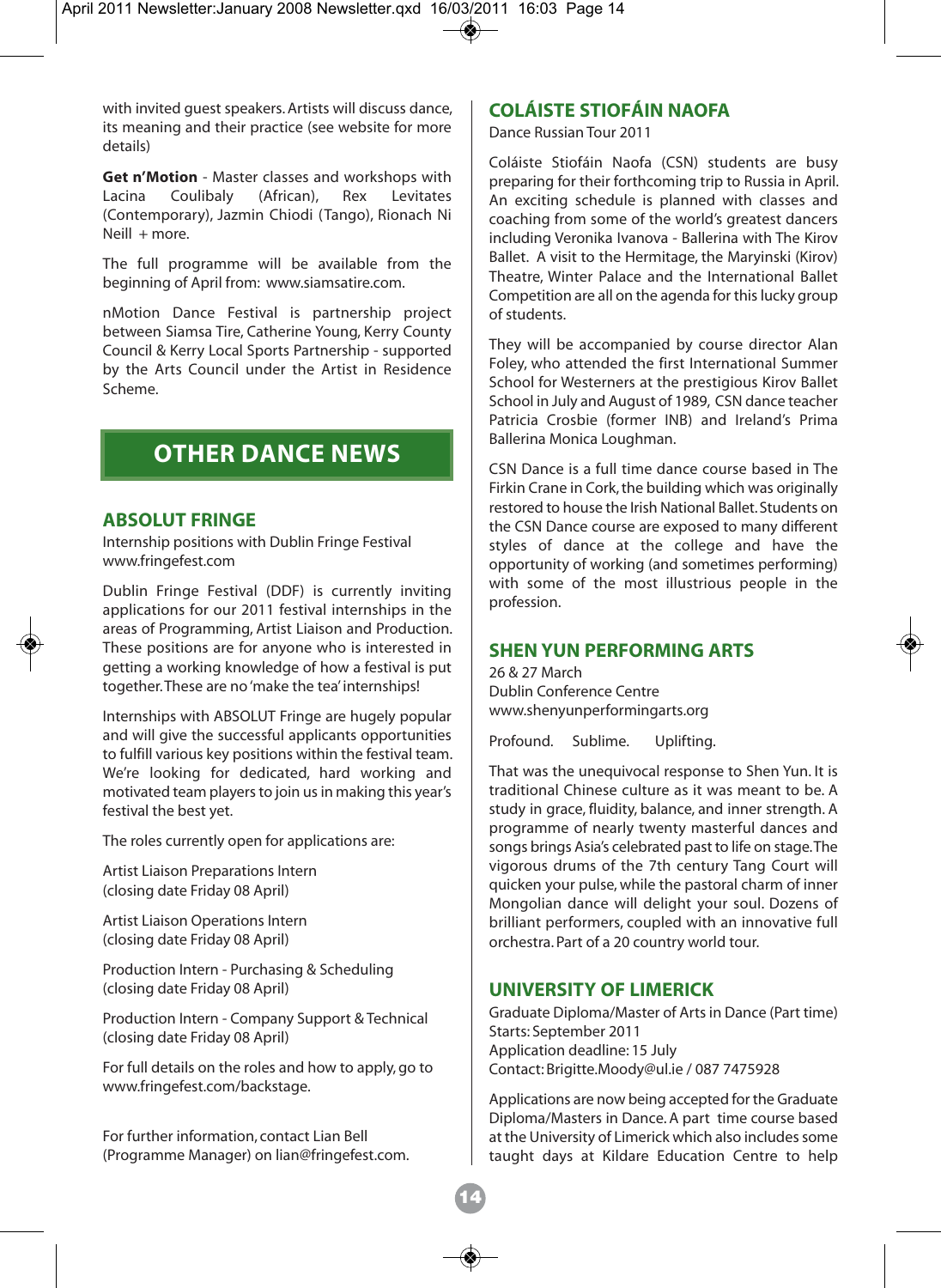students living in the Dublin direction. The course welcomes applicants with many different experiences and from many different backgrounds and will enable students to develop an in depth knowledge about dance particularly in the areas of dance analysis, dance education and cultural studies in dance. The course encourages students to reflect upon their own values and beliefs about dance, to revisit choreographic practices, develop and re-think technical ability through a somatic approach to movement, build confidence to plan workshops and lessons with sound pedagogical grounding. The Graduate Diploma year also prepares students for the Masters element in year 2, which is completed independently through a research project with an assigned tutor. As a part time course it is attractive because it allows students to continue working. UL is also sensitive to independent dance practitioners' financial constraints and is prepared to negotiate a payment package to spread the cost of fees more evenly throughout the year.

For more information, email Brigitte.Moody@ul.ie; call 087 7475928 or visit www.graduateschool.ul.ie (click Graduate Programmes then click Taught Programmes then click Education and Health Sciences then click Graduate Diploma in Dance).

#### **CHOREOGRAPH.NET**

from abstraction: the empty space by Ann Moradian

…upon consideration, it seems to me that all presentational dance is abstract.

I have found that dancing, the experience of dancing, amplifies and intensifies the experience of being. Dancing focuses the attention of the dancer inward and outward simultaneously, uniting numerous aspects of our existence consciously in the moment. It is impossible while dancing not to attend to the physical body and its relationships with space and time, breath, energy, thought, feeling, sensation.

Presentational dance, however, is a formal sort of beast, no matter how personal or casual it might appear. It is choreographed – a series of choices. By choosing, we are drawing boundaries: deleting, extracting, directing the viewer's attention and informing it. At the very least, we frame the work, somewhat like a photograph. In the process of framing the work, we have made choices about what will be seen and what will remain hidden.



**15**